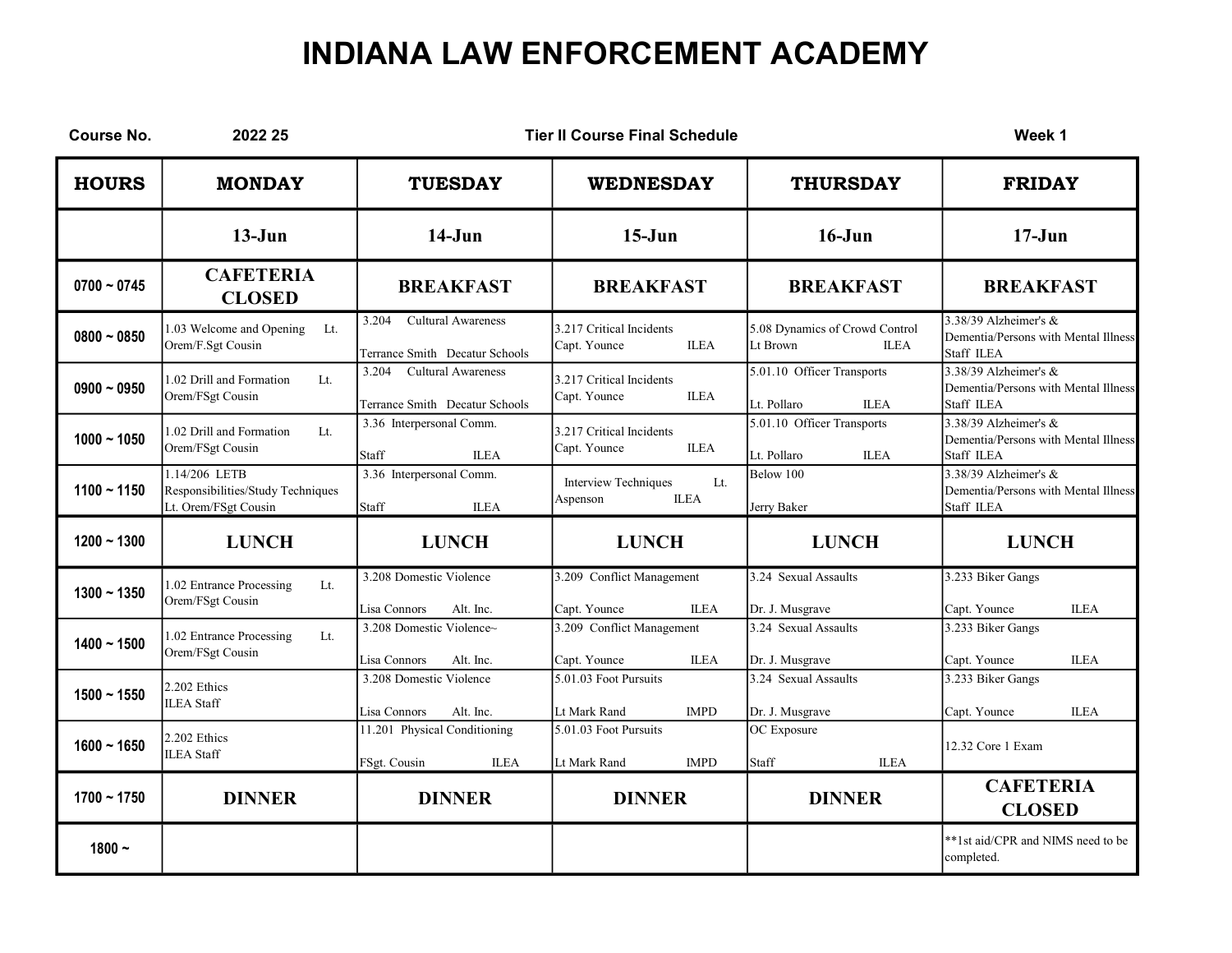| <b>Course No.</b> | 2022 25                           | <b>Tier II Course Final Schedule</b> |                   |                   | Week 2                            |
|-------------------|-----------------------------------|--------------------------------------|-------------------|-------------------|-----------------------------------|
| <b>HOURS</b>      | <b>MONDAY</b>                     | <b>TUESDAY</b>                       | <b>WEDNESDAY</b>  | <b>THURSDAY</b>   | <b>FRIDAY</b>                     |
|                   | $20 - Jun$                        | $21-Jun$                             | $22-Jun$          | $23-Jun$          | $24-J$ un                         |
| $0700 - 0745$     | <b>CAFETERIA</b><br><b>CLOSED</b> | <b>BREAKFAST</b>                     | <b>BREAKFAST</b>  | <b>BREAKFAST</b>  | <b>BREAKFAST</b>                  |
| $0800 - 0850$     | 4.22 Criminal Law                 | 4.22 Criminal Law                    | 4.22 Criminal Law | 4.22 Criminal Law | 4.22 Criminal Law                 |
|                   | <b>ILEA</b>                       | <b>ILEA</b>                          | <b>ILEA</b>       | ILEA              | ILEA                              |
| $0900 - 0950$     | 4.22 Criminal Law                 | 4.22 Criminal Law                    | 4.22 Criminal Law | 4.22 Criminal Law | 4.22 Criminal Law                 |
|                   | <b>ILEA</b>                       | <b>ILEA</b>                          | <b>ILEA</b>       | ILEA              | <b>ILEA</b>                       |
| $1000 - 1050$     | 4.22 Criminal Law                 | 4.22 Criminal Law                    | 4.22 Criminal Law | 4.22 Criminal Law | 4.22 Criminal Law                 |
|                   | <b>ILEA</b>                       | <b>ILEA</b>                          | <b>ILEA</b>       | <b>ILEA</b>       | <b>ILEA</b>                       |
| $1100 - 1150$     | 4.22 Criminal Law                 | 4.22 Criminal Law                    | 4.22 Criminal Law | 4.22 Criminal Law | 4.22 Criminal Law                 |
|                   | <b>ILEA</b>                       | <b>ILEA</b>                          | <b>ILEA</b>       | <b>ILEA</b>       | <b>ILEA</b>                       |
| $1200 - 1300$     | <b>LUNCH</b>                      | <b>LUNCH</b>                         | <b>LUNCH</b>      | <b>LUNCH</b>      | <b>LUNCH</b>                      |
| $1300 - 1350$     | 4.22 Criminal Law                 | 4.22 Criminal Law                    | 4.22 Criminal Law | 4.22 Criminal Law | 4.22 Criminal Law                 |
|                   | <b>ILEA</b>                       | <b>ILEA</b>                          | <b>ILEA</b>       | <b>ILEA</b>       | <b>ILEA</b>                       |
| $1400 - 1450$     | 4.22 Criminal Law                 | 4.22 Criminal Law                    | 4.22 Criminal Law | 4.22 Criminal Law | 4.22 Criminal Law                 |
|                   | <b>ILEA</b>                       | <b>ILEA</b>                          | <b>ILEA</b>       | <b>ILEA</b>       | <b>ILEA</b>                       |
| $1500 - 1550$     | 4.22 Criminal Law                 | 4.22 Criminal Law                    | 4.22 Criminal Law | 4.22 Criminal Law | 4.22 Criminal Law                 |
|                   | <b>ILEA</b>                       | <b>ILEA</b>                          | <b>ILEA</b>       | <b>ILEA</b>       | <b>ILEA</b>                       |
| $1600 - 1650$     | 4.22 Criminal Law                 | 4.22 Criminal Law                    | 4.22 Criminal Law | 4.22 Criminal Law | 4.22 Criminal Law                 |
|                   | <b>ILEA</b>                       | <b>ILEA</b>                          | ILEA              | ILEA              | ILEA                              |
| $1700 - 1800$     | <b>DINNER</b>                     | <b>DINNER</b>                        | <b>DINNER</b>     | <b>DINNER</b>     | <b>CAFETERIA</b><br><b>CLOSED</b> |
| $1800 -$          |                                   |                                      |                   |                   |                                   |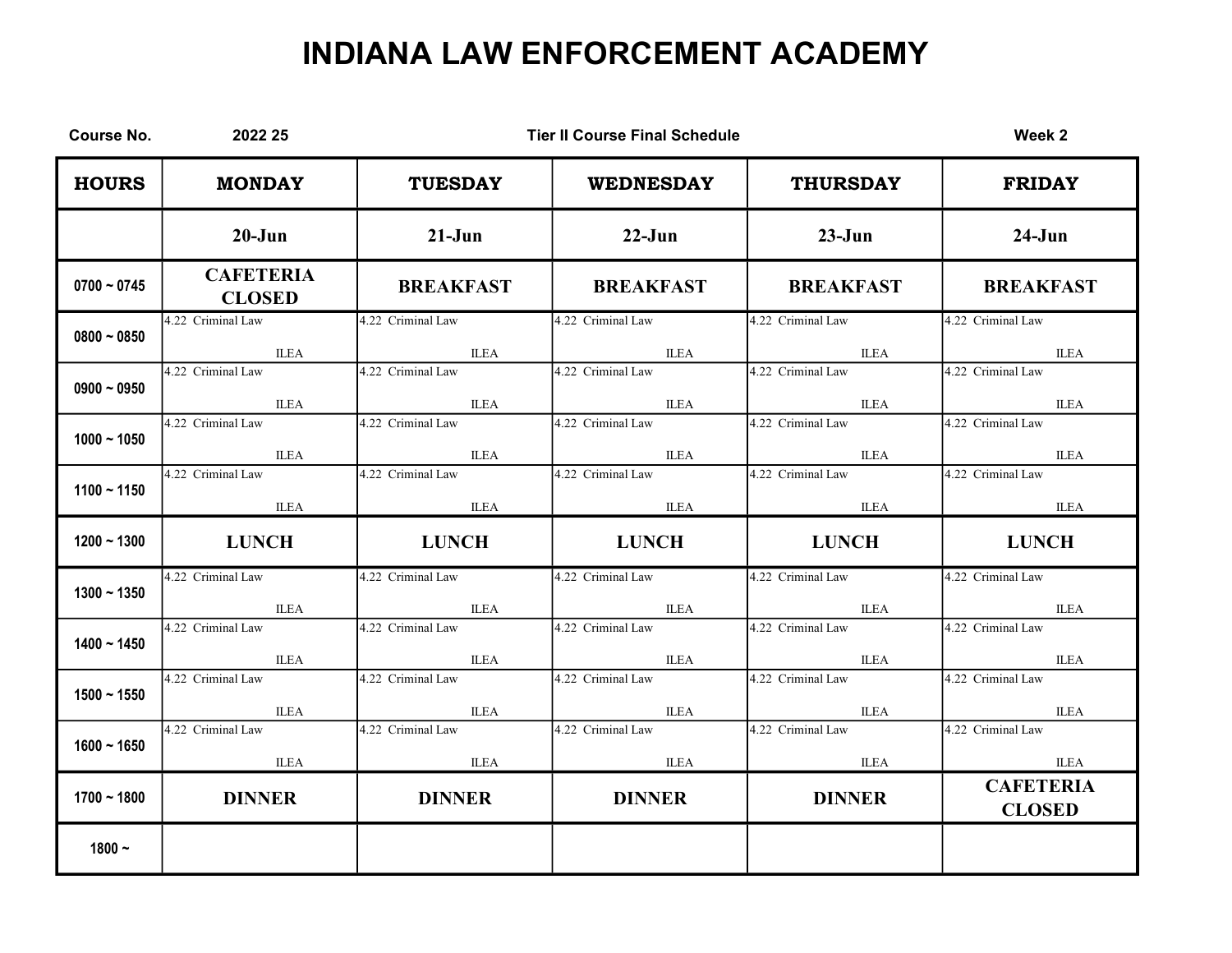| <b>Course No.</b> | 2022 25                           |                                                       | <b>Tier II Course Final Schedule</b>                        |                                                  | Week 3                                                                                  |
|-------------------|-----------------------------------|-------------------------------------------------------|-------------------------------------------------------------|--------------------------------------------------|-----------------------------------------------------------------------------------------|
| <b>HOURS</b>      | <b>MONDAY</b>                     | <b>TUESDAY</b>                                        | <b>WEDNESDAY</b>                                            | <b>THURSDAY</b>                                  | <b>FRIDAY</b>                                                                           |
|                   | $27 - Jun$                        | $28 - Jun$                                            | $29-J$ un                                                   | $30 - Jun$                                       | $1-Jul$                                                                                 |
| $0700 - 0745$     | <b>CAFETERIA</b><br><b>CLOSED</b> | <b>BREAKFAST</b>                                      | <b>BREAKFAST</b>                                            | <b>BREAKFAST</b>                                 | <b>BREAKFAST</b>                                                                        |
| $0800 - 0850$     | 4.22 Criminal Law<br><b>ILEA</b>  | 4.22 Criminal Law<br><b>ILEA</b>                      | 4.01 Traffic Law<br>B. Hoffeditz<br><b>ISP</b>              | 10.01 Report Writing<br>Lt. Lahay<br><b>ILEA</b> | 9.10.00 De-escalation<br>Tom Everett Summitville PD                                     |
| $0900 - 0950$     | 4.22 Criminal Law<br><b>ILEA</b>  | 4.22 Criminal Law<br><b>ILEA</b>                      | 4.01 Traffic Law<br><b>B.</b> Hoffeditz<br><b>ISP</b>       | 10.01 Report Writing<br><b>ILEA</b><br>Lt. Lahay | 9.10.00 De-escalation<br>Tom Everett Summitville PD                                     |
| $1000 - 1050$     | 4.22 Criminal Law<br><b>ILEA</b>  | 4.22 Criminal Law Exam<br><b>ILEA</b>                 | 4.01 Traffic Law<br>B. Hoffeditz<br><b>ISP</b>              | 10.01 Report Writing<br>Lt. Lahay<br><b>ILEA</b> | 9.10.00 De-escalation<br>Tom Everett Summitville PD                                     |
| $1100 - 1150$     | 4.22 Criminal Law<br><b>ILEA</b>  | 4.22 Criminal Law Exam<br><b>ILEA</b>                 | 4.01 Traffic Law<br><b>B.</b> Hoffeditz<br><b>ISP</b>       | 10.01 Report Writing<br><b>ILEA</b><br>Lt. Lahay | 9.10.00 De-escalation<br>Tom Everett Summitville PD                                     |
| $1200 - 1300$     | <b>LUNCH</b>                      | <b>LUNCH</b>                                          | <b>LUNCH</b>                                                | <b>LUNCH</b>                                     | <b>LUNCH</b>                                                                            |
| $1300 - 1450$     | 4.22 Criminal Law<br><b>ILEA</b>  | 4.01 Traffic Law<br>B. Hoffeditz<br><b>ISP</b>        | 4.01 Traffic Law<br>B. Hoffeditz<br><b>ISP</b>              | 10.01 Report Writing<br>Lt. Lahay<br><b>ILEA</b> | 9.10.00 De-escalation<br>Tom Everett Summitville PD                                     |
| $1400 - 1450$     | 4.22 Criminal Law<br><b>ILEA</b>  | 4.01 Traffic Law<br><b>B.</b> Hoffeditz<br><b>ISP</b> | 4.01 Traffic Law<br>B. Hoffeditz<br><b>ISP</b>              | 10.01 Report Writing<br>Lt. Lahay<br><b>ILEA</b> | 9.10.00 De-escalation<br>Tom Everett Summitville PD                                     |
| $1500 - 1550$     | 4.22 Criminal Law<br><b>ILEA</b>  | 4.01 Traffic Law<br><b>B.</b> Hoffeditz<br><b>ISP</b> | 4.01 Traffic Law Exam<br>B. Hoffeditz<br><b>ISP</b>         | 10.01 Report Writing<br><b>ILEA</b><br>Lt. Lahay | 6.02.05 Social Media Evidence<br>for First Responders<br>William Vasquez<br><b>IMPD</b> |
| $1600 - 1650$     | 4.22 Criminal Law<br><b>ILEA</b>  | 4.01 Traffic Law<br>B. Hoffeditz<br><b>ISP</b>        | 11.201 Physical Conditioning<br>FSgt. Cousin<br><b>ILEA</b> | 10.01 Report Writing<br><b>ILEA</b><br>Lt. Lahay | Core Exam 2                                                                             |
| $1700 - 1800$     | <b>DINNER</b>                     | <b>DINNER</b>                                         | <b>DINNER</b>                                               | <b>DINNER</b>                                    | <b>CAFETERIA</b><br><b>CLOSED</b>                                                       |
| $1800 -$          |                                   |                                                       |                                                             |                                                  |                                                                                         |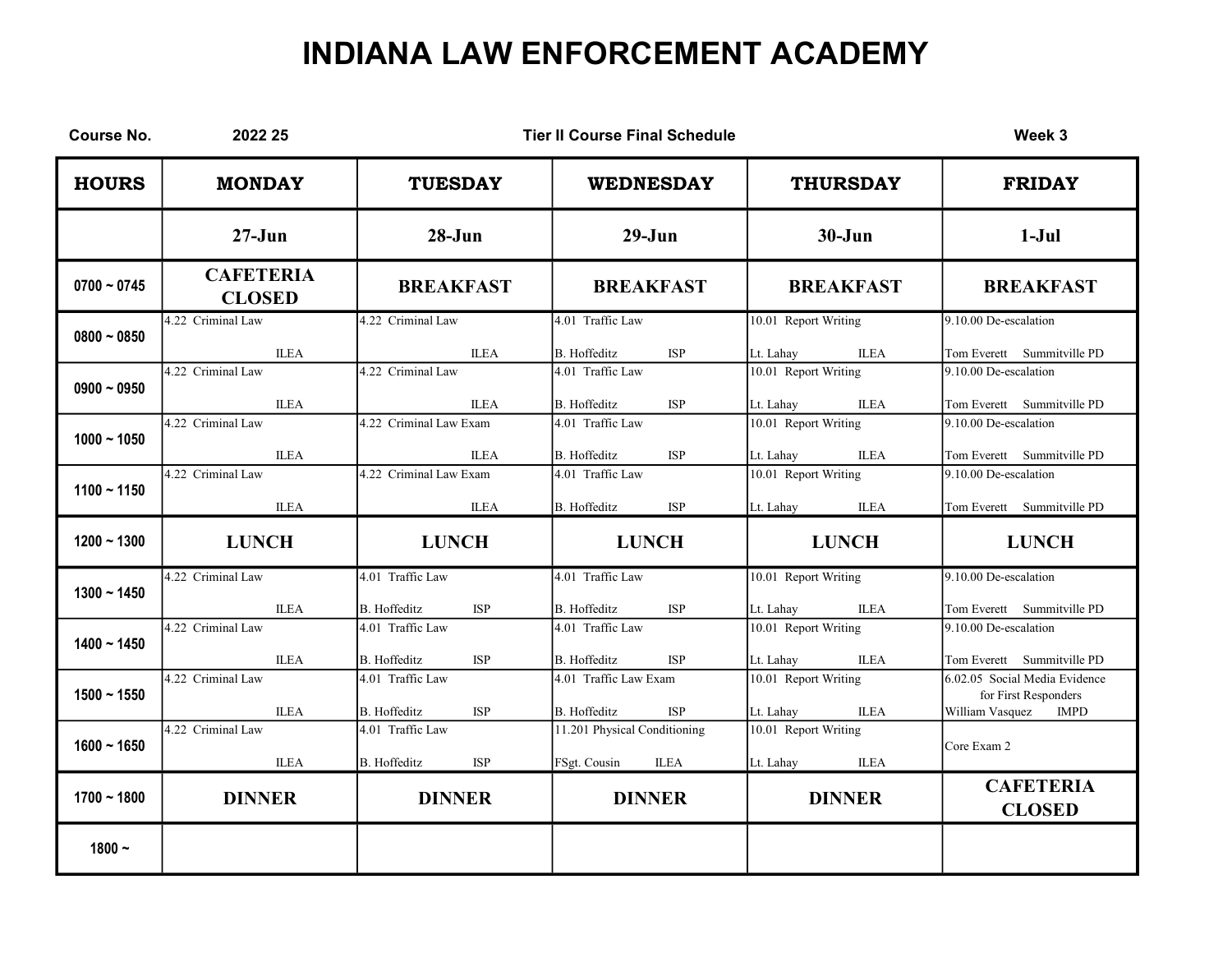| <b>Course No.</b> | 2022 25               |                                                     | <b>Tier II Course Final Schedule</b>                |                                             | Week 4                                      |
|-------------------|-----------------------|-----------------------------------------------------|-----------------------------------------------------|---------------------------------------------|---------------------------------------------|
| <b>HOURS</b>      | <b>MONDAY</b>         | <b>TUESDAY</b>                                      | <b>WEDNESDAY</b>                                    | <b>THURSDAY</b>                             | <b>FRIDAY</b>                               |
|                   | $4-Jul$               | $5-Jul$                                             | $6-Jul$                                             | $7-Jul$                                     | 8-Jul                                       |
| $0720 - 0800$     | <b>HOLIDAY CLOSED</b> | <b>BREAKFAST</b>                                    | <b>BREAKFAST</b>                                    | <b>BREAKFAST</b>                            | <b>BREAKFAST</b>                            |
| $0800 - 0850$     |                       | 7.01 EVO Lecture<br>Lt. Orem / Staff<br><b>ILEA</b> | 7.01 EVO<br><b>ILEA</b><br>Lt. Orem / Staff         | 7.01 EVO<br><b>ILEA</b><br>Lt. Orem / Staff | 7.01 EVO<br><b>ILEA</b><br>Lt. Orem / Staff |
| $0900 - 0950$     |                       | 7.01 EVO Lecture<br>Lt. Orem / Staff<br><b>ILEA</b> | 7.01 EVO<br>Lt. Orem / Staff<br><b>ILEA</b>         | 7.01 EVO<br>Lt. Orem / Staff<br><b>ILEA</b> | 7.01 EVO<br>Lt. Orem / Staff<br><b>ILEA</b> |
| $1000 - 1050$     |                       | 7.01 EVO Lecture<br>Lt. Orem / Staff<br><b>ILEA</b> | 7.01 EVO<br>Lt. Orem / Staff<br><b>ILEA</b>         | 7.01 EVO<br><b>ILEA</b><br>Lt. Orem / Staff | 7.01 EVO<br>Lt. Orem / Staff<br><b>ILEA</b> |
| $1100 - 1150$     |                       | 7.01 EVO Lecture<br>Lt. Orem / Staff<br><b>ILEA</b> | 7.01 EVO<br>Lt. Orem / Staff<br><b>ILEA</b>         | 7.01 EVO<br>Lt. Orem / Staff<br><b>ILEA</b> | 7.01 EVO<br>Lt. Orem / Staff<br><b>ILEA</b> |
| $1200 - 1300$     | <b>LUNCH</b>          | <b>LUNCH</b>                                        | <b>LUNCH</b>                                        | <b>LUNCH</b>                                | <b>LUNCH</b>                                |
| $1300 - 1350$     |                       | 7.01 EVO Lecture<br>Lt. Orem / Staff<br><b>ILEA</b> | 7.01 EVO<br>Lt. Orem / Staff<br><b>ILEA</b>         | 7.01 EVO<br>Lt. Orem / Staff<br><b>ILEA</b> | 7.01 EVO<br>Lt. Orem / Staff<br><b>ILEA</b> |
| $1400 - 1450$     |                       | 7.01 EVO Lecture<br>Lt. Orem / Staff<br><b>ILEA</b> | 7.01 EVO Lecture<br>Lt. Orem / Staff<br><b>ILEA</b> | 7.01 EVO<br>Lt. Orem / Staff<br><b>ILEA</b> | 7.01 EVO<br>Lt. Orem / Staff<br><b>ILEA</b> |
| $1500 - 1550$     |                       | 7.01 EVO Lecture<br>Lt. Orem / Staff<br><b>ILEA</b> | 7.01 EVO<br>Lt. Orem / Staff<br><b>ILEA</b>         | 7.01 EVO<br>Lt. Orem / Staff<br><b>ILEA</b> | 7.01 EVO<br>Lt. Orem / Staff<br><b>ILEA</b> |
| $1600 - 1650$     |                       | 7.01 EVO Lecture<br><b>ILEA</b><br>Lt. Orem / Staff | 7.01 EVO<br>Lt. Orem / Staff<br><b>ILEA</b>         | 7.01 EVO<br><b>ILEA</b><br>Lt. Orem / Staff | 7.01 EVO<br>Lt. Orem / Staff<br><b>ILEA</b> |
| $1700 - 1745$     | <b>DINNER</b>         | <b>DINNER</b>                                       | <b>DINNER</b>                                       | <b>DINNER</b>                               | <b>CAFETERIA</b><br><b>CLOSED</b>           |
| $1800 -$          |                       |                                                     |                                                     |                                             |                                             |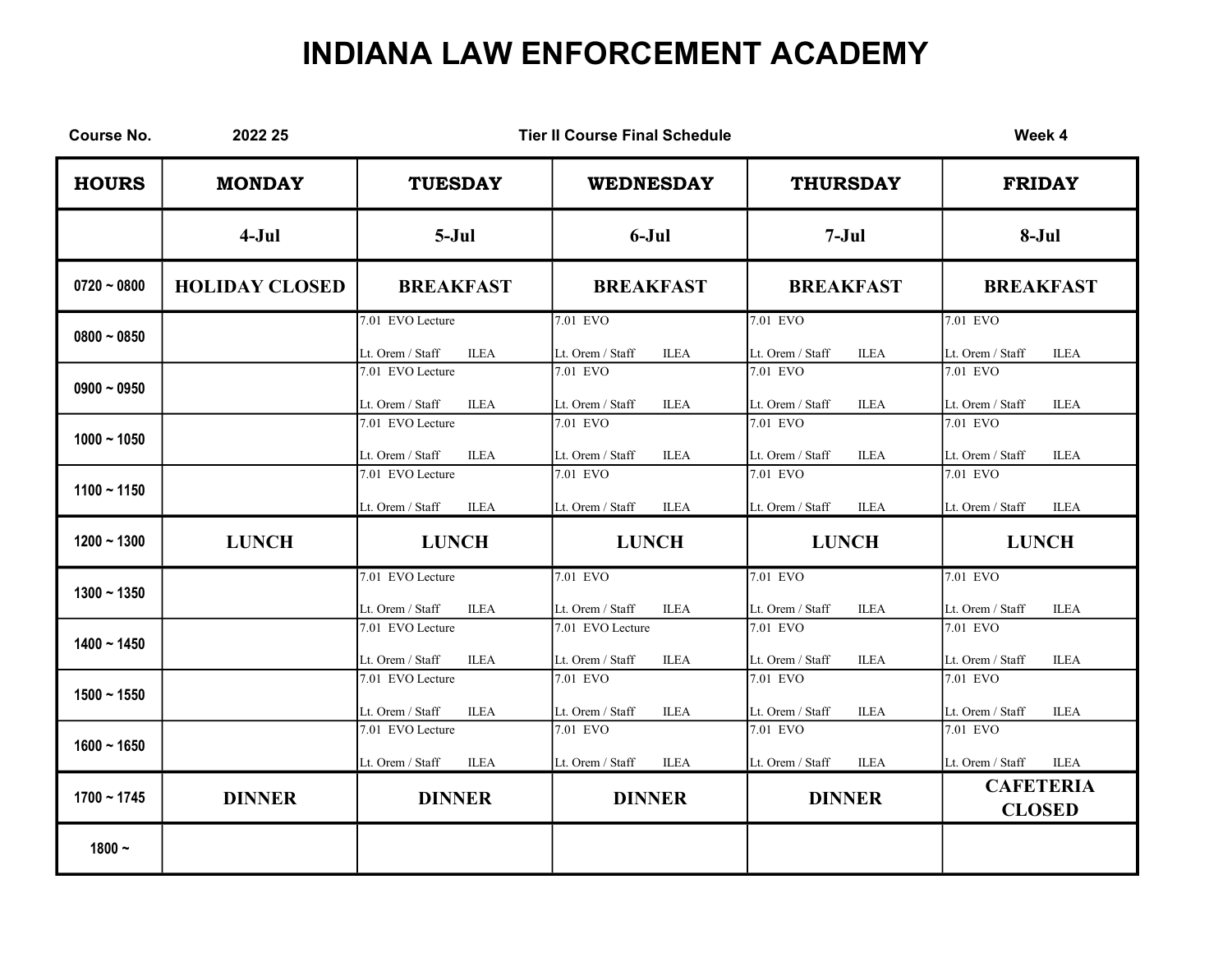| <b>Course No.</b> | 2022 25                                                             |                                                                     | <b>Tier II Course Final Schedule</b>                                |                                                                     | Week 5                                                              |
|-------------------|---------------------------------------------------------------------|---------------------------------------------------------------------|---------------------------------------------------------------------|---------------------------------------------------------------------|---------------------------------------------------------------------|
| <b>HOURS</b>      | <b>MONDAY</b>                                                       | <b>TUESDAY</b>                                                      | <b>WEDNESDAY</b>                                                    | <b>THURSDAY</b>                                                     | <b>FRIDAY</b>                                                       |
|                   | $11-Jul$                                                            | $12-Jul$                                                            | $13-Jul$                                                            | $14-Jul$                                                            | $15-Jul$                                                            |
| $0720 - 0800$     | <b>CAFETERIA</b><br><b>CLOSED</b>                                   | <b>BREAKFAST</b>                                                    | <b>BREAKFAST</b>                                                    | <b>BREAKFAST</b>                                                    | <b>BREAKFAST</b>                                                    |
| $0800 - 0850$     | 9.01 Physical Tactics Lecture<br>Lt. Pollaro / Brown<br><b>ILEA</b> | 9.01 Physical Tactics Lecture<br>Lt. Pollaro / Brown<br><b>ILEA</b> | 6.210 IDEA Field Test Cert.<br>Cathi Collins                        | 9.01 Physical Tactics Lecture<br>Lt. Pollaro / Brown<br><b>ILEA</b> | 9.01 Physical Tactics Lecture<br>Lt. Pollaro / Brown<br><b>ILEA</b> |
| $0900 - 0950$     | 9.01 Physical Tactics Lecture<br><b>ILEA</b><br>Lt. Pollaro / Brown | 9.01 Physical Tactics Lecture<br>Lt. Pollaro / Brown<br><b>ILEA</b> | 6.210 IDEA Field Test Cert.<br>Cathi Collins                        | 9.01 Physical Tactics Lecture<br>Lt. Pollaro / Brown<br><b>ILEA</b> | 9.01 Physical Tactics Lecture<br>Lt. Pollaro / Brown<br><b>ILEA</b> |
| $1000 - 1050$     | 9.01 Physical Tactics Lecture<br>Lt. Pollaro / Brown<br><b>ILEA</b> | 9.01 Physical Tactics Lecture<br>Lt. Pollaro / Brown<br><b>ILEA</b> | 9.01 Physical Tactics Lecture<br>Lt. Pollaro / Brown<br><b>ILEA</b> | 9.01 Physical Tactics Lecture<br>Lt. Pollaro / Brown<br><b>ILEA</b> | 9.01 Physical Tactics Lecture<br>Lt. Pollaro / Brown<br><b>ILEA</b> |
| $1100 - 1150$     | 9.01 Physical Tactics Lecture<br><b>ILEA</b><br>Lt. Pollaro / Brown | 9.01 Physical Tactics Lecture<br><b>ILEA</b><br>Lt. Pollaro / Brown | 9.01 Physical Tactics Lecture<br>Lt. Pollaro / Brown<br><b>ILEA</b> | 9.01 Physical Tactics Lecture<br><b>ILEA</b><br>Lt. Pollaro / Brown | 9.01 Physical Tactics Lecture<br>Lt. Pollaro / Brown<br><b>ILEA</b> |
| $1200 - 1300$     | <b>LUNCH</b>                                                        | <b>LUNCH</b>                                                        | <b>LUNCH</b>                                                        | <b>LUNCH</b>                                                        | <b>LUNCH</b>                                                        |
| $1300 - 1350$     | 9.01 Physical Tactics Lecture<br>Lt. Pollaro / Brown<br><b>ILEA</b> | 9.01 Physical Tactics Lecture<br><b>ILEA</b><br>Lt. Pollaro / Brown | 9.01 Physical Tactics Lecture<br>Lt. Pollaro / Brown<br><b>ILEA</b> | 9.01 Physical Tactics Lecture<br>Lt. Pollaro / Brown<br><b>ILEA</b> | 9.01 Physical Tactics Lecture<br>Lt. Pollaro / Brown<br><b>ILEA</b> |
| $1400 - 1450$     | 9.01 Physical Tactics Lecture<br>Lt. Pollaro / Brown<br><b>ILEA</b> | 9.01 Physical Tactics Lecture<br>Lt. Pollaro / Brown<br><b>ILEA</b> | 9.01 Physical Tactics Lecture<br>Lt. Pollaro / Brown<br><b>ILEA</b> | 9.01 Physical Tactics Lecture<br>Lt. Pollaro / Brown<br><b>ILEA</b> | 9.01 Physical Tactics Lecture<br>Lt. Pollaro / Brown<br><b>ILEA</b> |
| $1500 - 1550$     | 9.01 Physical Tactics Lecture<br><b>ILEA</b><br>Lt. Pollaro / Brown | 9.01 Physical Tactics Lecture<br>Lt. Pollaro / Brown<br><b>ILEA</b> | 9.01 Physical Tactics Lecture<br>Lt. Pollaro / Brown<br><b>ILEA</b> | 9.01 Physical Tactics Lecture<br>Lt. Pollaro / Brown<br><b>ILEA</b> | 9.01 Physical Tactics Lecture<br>Lt. Pollaro / Brown<br><b>ILEA</b> |
| $1600 - 1650$     | 9.01 Physical Tactics Lecture<br>Lt. Pollaro / Brown<br><b>ILEA</b> | 9.01 Physical Tactics Lecture<br>Lt. Pollaro / Brown<br><b>ILEA</b> | 9.01 Physical Tactics Lecture<br>Lt. Pollaro / Brown<br><b>ILEA</b> | 9.01 Physical Tactics Lecture<br>Lt. Pollaro / Brown<br><b>ILEA</b> | 9.01 Physical Tactics Lecture<br>Lt. Pollaro / Brown<br><b>ILEA</b> |
| $1700 - 1745$     | <b>DINNER</b>                                                       | <b>DINNER</b>                                                       | <b>DINNER</b>                                                       | <b>DINNER</b>                                                       | <b>CAFETERIA</b><br><b>CLOSED</b>                                   |
| $1800 -$          |                                                                     |                                                                     | 9.01 Physical Tactics Lecture<br>Lt. Pollaro / Brown<br><b>ILEA</b> |                                                                     |                                                                     |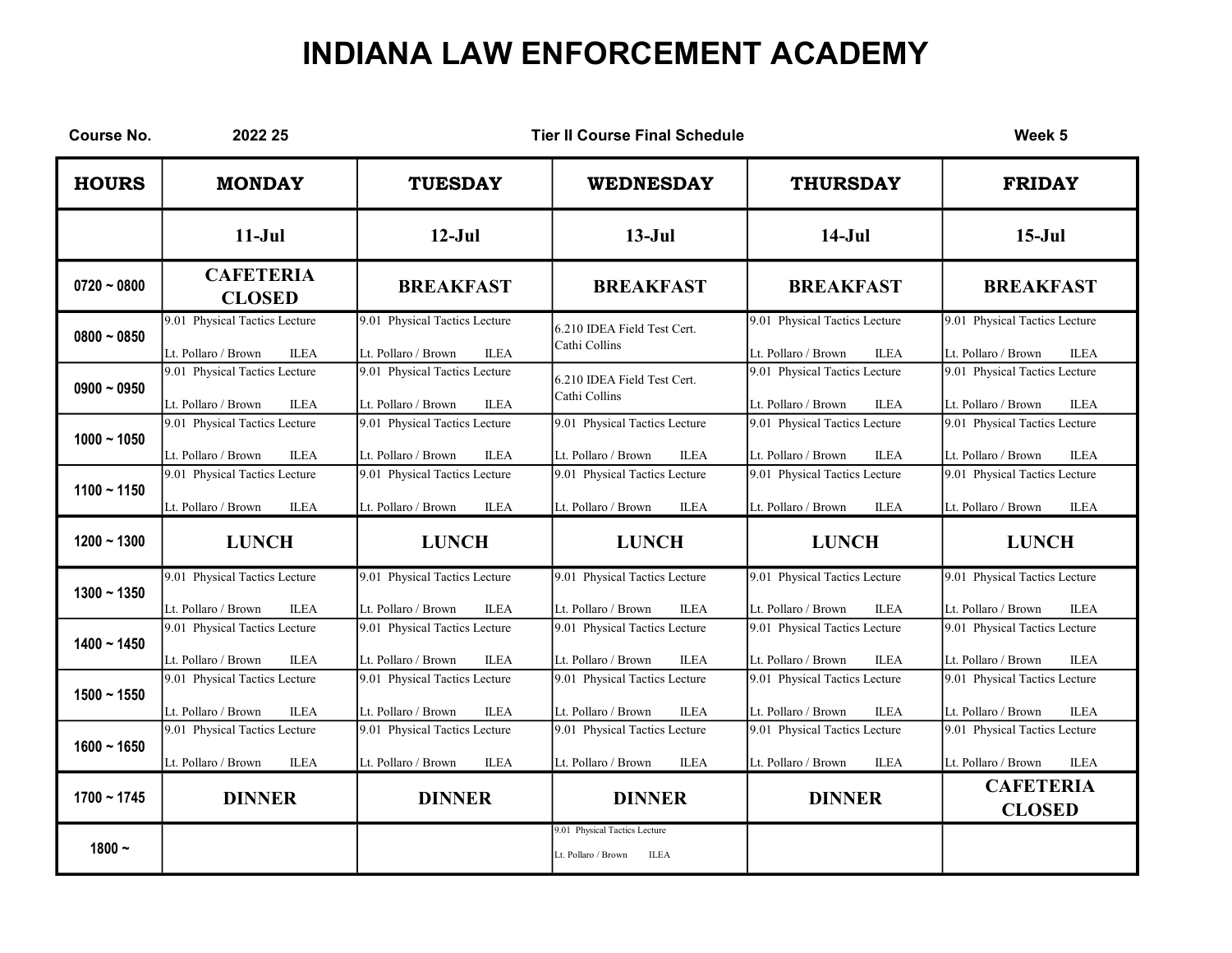| <b>Course No.</b> | 2022 25                                                                                                 |                                                                                                         | <b>Tier II Course Final Schedule</b>                                                                    |                                                                                                         | Week 6                                                                                                  |
|-------------------|---------------------------------------------------------------------------------------------------------|---------------------------------------------------------------------------------------------------------|---------------------------------------------------------------------------------------------------------|---------------------------------------------------------------------------------------------------------|---------------------------------------------------------------------------------------------------------|
| <b>HOURS</b>      | <b>MONDAY</b>                                                                                           | <b>TUESDAY</b>                                                                                          | <b>WEDNESDAY</b>                                                                                        | <b>THURSDAY</b>                                                                                         | <b>FRIDAY</b>                                                                                           |
|                   | $18-Jul$                                                                                                | $19-Jul$                                                                                                | $20 - Jul$                                                                                              | $21-Jul$                                                                                                | $22-Jul$                                                                                                |
| $0700 - 0745$     | <b>CAFETERIA</b><br><b>CLOSED</b>                                                                       | <b>BREAKFAST</b>                                                                                        | <b>BREAKFAST</b>                                                                                        | <b>BREAKFAST</b>                                                                                        | <b>BREAKFAST</b>                                                                                        |
| $0745 - 0848$     | 9.03 Firearms Lecture<br><b>ILEA</b><br>Lt. Kipper / Stoelting                                          | 9.03 Firearms Lecture<br>Lt. Kipper / Stoelting<br><b>ILEA</b>                                          | 9.03 Firearms Lecture<br><b>ILEA</b><br>Lt. Kipper / Stoelting                                          | 9.03 Firearms Lecture<br><b>ILEA</b><br>Lt. Kipper / Stoelting                                          | 9.03 Firearms Lecture<br><b>ILEA</b><br>Lt. Kipper / Stoelting                                          |
| $0854 - 0957$     | 9.03 Firearms Lecture<br><b>ILEA</b><br>Lt. Kipper / Stoelting                                          | 9.03 Firearms Lecture<br><b>ILEA</b><br>Lt. Kipper / Stoelting                                          | 9.03 Firearms Lecture<br><b>ILEA</b><br>Lt. Kipper / Stoelting                                          | 9.03 Firearms Lecture<br><b>ILEA</b><br>Lt. Kipper / Stoelting                                          | $\overline{9.03}$ Firearms Lecture<br><b>ILEA</b><br>Lt. Kipper / Stoelting                             |
| $1003 - 1106$     | 9.03 Firearms Lecture                                                                                   | 9.03 Firearms Lecture                                                                                   | 9.03 Firearms Lecture                                                                                   | 9.03 Firearms Lecture                                                                                   | 9.03 Firearms Lecture                                                                                   |
| $1112 - 1215$     | Lt. Kipper / Stoelting<br><b>ILEA</b><br>9.03 Firearms Lecture<br><b>ILEA</b><br>Lt. Kipper / Stoelting | Lt. Kipper / Stoelting<br><b>ILEA</b><br>9.03 Firearms Lecture<br>Lt. Kipper / Stoelting<br><b>ILEA</b> | Lt. Kipper / Stoelting<br><b>ILEA</b><br>9.03 Firearms Lecture<br>Lt. Kipper / Stoelting<br><b>ILEA</b> | Lt. Kipper / Stoelting<br><b>ILEA</b><br>9.03 Firearms Lecture<br><b>ILEA</b><br>Lt. Kipper / Stoelting | Lt. Kipper / Stoelting<br><b>ILEA</b><br>9.03 Firearms Lecture<br><b>ILEA</b><br>Lt. Kipper / Stoelting |
| $1215 - 1300$     | <b>LUNCH</b>                                                                                            | <b>LUNCH</b>                                                                                            | <b>LUNCH</b>                                                                                            | <b>LUNCH</b>                                                                                            | <b>LUNCH</b>                                                                                            |
| $1300 - 1403$     | 9.03 Firearms Lecture<br><b>ILEA</b><br>Lt. Kipper / Stoelting                                          | 9.03 Firearms Lecture<br>Lt. Kipper / Stoelting<br><b>ILEA</b>                                          | 9.03 Firearms Lecture<br>Lt. Kipper / Stoelting<br><b>ILEA</b>                                          | 9.03 Firearms Lecture<br>Lt. Kipper / Stoelting<br><b>ILEA</b>                                          | 9.03 Firearms Lecture<br><b>ILEA</b><br>Lt. Kipper / Stoelting                                          |
| $1409 - 1512$     | 9.03 Firearms Lecture                                                                                   | 9.03 Firearms Lecture                                                                                   | 9.03 Firearms Lecture                                                                                   | 9.03 Firearms Lecture                                                                                   | 9.03 Firearms Lecture                                                                                   |
| $1518 - 1621$     | Lt. Kipper / Stoelting<br><b>ILEA</b><br>9.03 Firearms Lecture                                          | Lt. Kipper / Stoelting<br><b>ILEA</b><br>9.03 Firearms Lecture                                          | Lt. Kipper / Stoelting<br><b>ILEA</b><br>9.03 Firearms Lecture                                          | Lt. Kipper / Stoelting<br><b>ILEA</b><br>9.03 Firearms Lecture                                          | Lt. Kipper / Stoelting<br><b>ILEA</b><br>9.03 Firearms Lecture                                          |
| $1627 - 1730$     | <b>ILEA</b><br>Lt. Kipper / Stoelting<br>9.03 Firearms Lecture                                          | <b>ILEA</b><br>Lt. Kipper / Stoelting<br>9.03 Firearms Lecture                                          | <b>ILEA</b><br>Lt. Kipper / Stoelting<br>9.03 Firearms Lecture                                          | Lt. Kipper / Stoelting<br><b>ILEA</b><br>9.03 Firearms Lecture                                          | Lt. Kipper / Stoelting<br><b>ILEA</b><br>$\overline{9.03}$ Firearms Lecture                             |
| $1730 - 1800$     | Lt. Kipper / Stoelting<br><b>ILEA</b><br><b>DINNER</b>                                                  | Lt. Kipper / Stoelting<br><b>ILEA</b><br><b>DINNER</b>                                                  | Lt. Kipper / Stoelting<br><b>ILEA</b><br><b>DINNER</b>                                                  | <b>ILEA</b><br>Lt. Kipper / Stoelting<br><b>DINNER</b>                                                  | Lt. Kipper / Stoelting<br><b>ILEA</b><br><b>CAFETERIA</b><br><b>CLOSED</b>                              |
| $1800 -$          |                                                                                                         |                                                                                                         |                                                                                                         |                                                                                                         |                                                                                                         |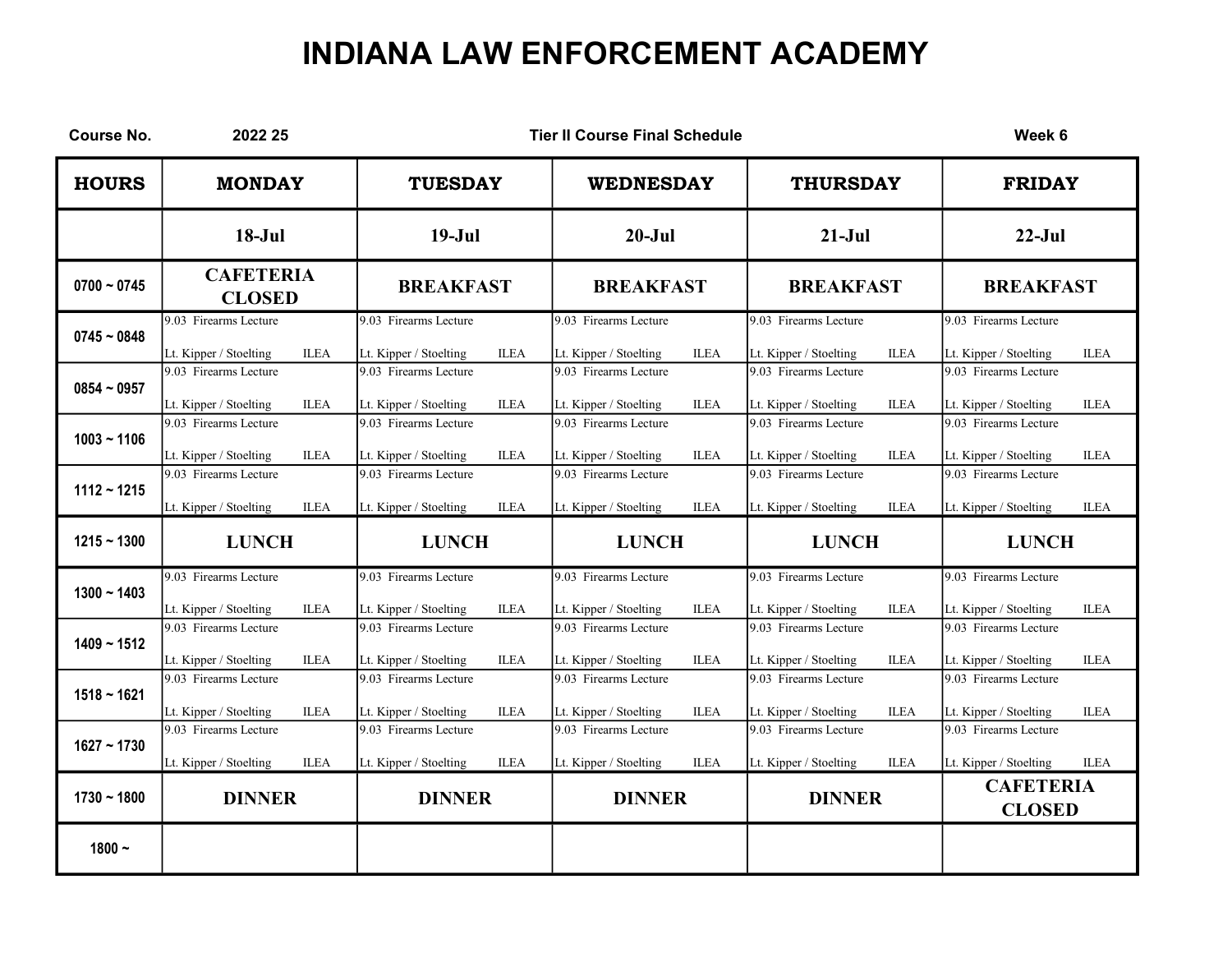| <b>Course No.</b> | 2022 25                                                                |                                                                                    | <b>Tier II Course Final Schedule</b>                                          |                                                                          | Week 7                                                 |
|-------------------|------------------------------------------------------------------------|------------------------------------------------------------------------------------|-------------------------------------------------------------------------------|--------------------------------------------------------------------------|--------------------------------------------------------|
| <b>HOURS</b>      | <b>MONDAY</b>                                                          | <b>TUESDAY</b>                                                                     | <b>WEDNESDAY</b>                                                              | <b>THURSDAY</b>                                                          | <b>FRIDAY</b>                                          |
|                   | $25-Jul$                                                               | $26 - Jul$                                                                         | $27 - Jul$                                                                    | $28-Jul$                                                                 | $29-Jul$                                               |
| $0700 - 0745$     | <b>CAFETERIA</b><br><b>CLOSED</b>                                      | <b>BREAKFAST</b>                                                                   | <b>BREAKFAST</b>                                                              | <b>BREAKFAST</b>                                                         | <b>BREAKFAST</b>                                       |
| $0800 - 0850$     | 5.01.10 Off-Duty Considerations<br>Lt. Pollaro<br><b>ILEA</b>          | 2.19 Procedural Justice<br>Module 1<br><b>ILEA</b><br>Dir. Horty/Staff             | 6.02.04 Interrogations and Body<br>Language<br>Gary Woodruff Lawrence PD      | 6.02.07 Vehicle Theft<br><b>IMPD</b><br><b>Brvan Reed</b>                | 9.06 Building Searches<br>Lt. Lahay<br><b>ILEA</b>     |
| $0900 - 0950$     | 5.01.10 Pat Downs<br>Lt. Pollaro<br><b>ILEA</b>                        | 2.19 Procedural Justice<br>Module 2<br>Dir. Horty/Staff<br><b>ILEA</b>             | 6.02.04 Interrogations and Body<br>Language<br>Gary Woodruff Lawrence PD      | 6.02.07 Vehicle Theft<br><b>Bryan Reed</b><br><b>IMPD</b>                | 9.06 Building Searches<br>Lt. Lahay<br><b>ILEA</b>     |
| $1000 - 1050$     | 3.15/3.16 Child Abuse /<br>Child Molestation<br><b>IMPD</b><br>Hickman | 2.19 Procedural Justice<br>Module 3<br><b>ILEA</b><br>Dir. Horty/Staff             | $6.02.01$ Crime Scene<br>Management<br><b>ILEA</b><br>Staff                   | 5.02.01 Intro to Vehicle Crash<br>Investigations<br><b>Steve Frazier</b> | 5.01.05 Active Shooter<br><b>ILEA</b><br>Lt. Aspenson  |
| $1100 - 1150$     | 3.15/3.16 Child Abuse /<br>Child Molestation<br><b>IMPD</b><br>Hickman | 2.19 Procedural Justice<br>Module 4<br><b>ILEA</b><br>Dir. Horty/Staff             | 6.02.01 Crime Scene<br>Management<br>Staff<br><b>ILEA</b>                     | 5.02.02 Vehicle Crash<br>Investigations<br><b>Steve Frazier</b>          | 5.01.05 Active Shooter<br><b>ILEA</b><br>Lt. Aspenson  |
| $1200 - 1300$     | <b>LUNCH</b>                                                           | <b>LUNCH</b>                                                                       | <b>LUNCH</b>                                                                  | <b>LUNCH</b>                                                             | <b>LUNCH</b>                                           |
| $1300 - 1350$     | 5.05 Hazardous Materials<br><b>IDHS</b><br>L. Hamby                    | 2.19 Procedural Justice<br>Dir. Horty/Staff<br><b>ILEA</b>                         | 6.02.02 Finger Prints<br><b>ILEA</b><br>Lt. Burris                            | 5.02.02 Vehicle Crash<br>Investigations<br><b>Steve Frazier</b>          | 8.02 Tactical Medical<br>Summitville PD<br>Tom Everett |
| $1400 - 1450$     | 5.05 Hazardous Materials<br>L. Hamby<br><b>IDHS</b>                    | 2.19 Procedural Justice<br>Dir. Horty<br><b>ILEA</b>                               | 6.02.02 Evidence Collection and<br>Preservation<br><b>ISP</b><br>Cody/Michael | 5.02.02 Vehicle Crash<br>Investigations<br><b>Steve Frazier</b>          | 8.02 Tactical Medical<br>Tom Everett<br>Summitville PD |
| $1500 - 1550$     | 5.05 Hazardous Materials<br><b>IDHS</b><br>L. Hamby                    | 5.11 Characteristics of Armed<br>Individuals<br><b>ILEA</b><br>Capt. Bridge        | 6.02.02 Evidence Collection and<br>Preservation<br><b>ISP</b><br>Cody/Michael | 5.02.02 Vehicle Crash<br>Investigations<br><b>Steve Frazier</b>          | 8.02 Tactical Medical<br>Tom Everett<br>Summitville PD |
| $1600 - 1650$     | 5.05 Hazardous Materials<br>L. Hamby<br><b>IDHS</b>                    | 5.11 Characteristics of Armed<br><b>Individuals</b><br><b>ILEA</b><br>Capt. Bridge | 6.02.02 Evidence Collection and<br>Preservation<br>Cody/Michael<br><b>ISP</b> | 9.06 Off Duty Carry and<br>Identification<br>Lt. Pollaro<br><b>ILEA</b>  | 8.02 Tactical Medical<br>Tom Everett<br>Summitville PD |
| $1700 - 1800$     | <b>DINNER</b>                                                          | <b>DINNER</b>                                                                      | <b>DINNER</b>                                                                 | <b>DINNER</b>                                                            | <b>CAFETERIA</b><br><b>CLOSED</b>                      |
| $1800 -$          |                                                                        |                                                                                    |                                                                               |                                                                          |                                                        |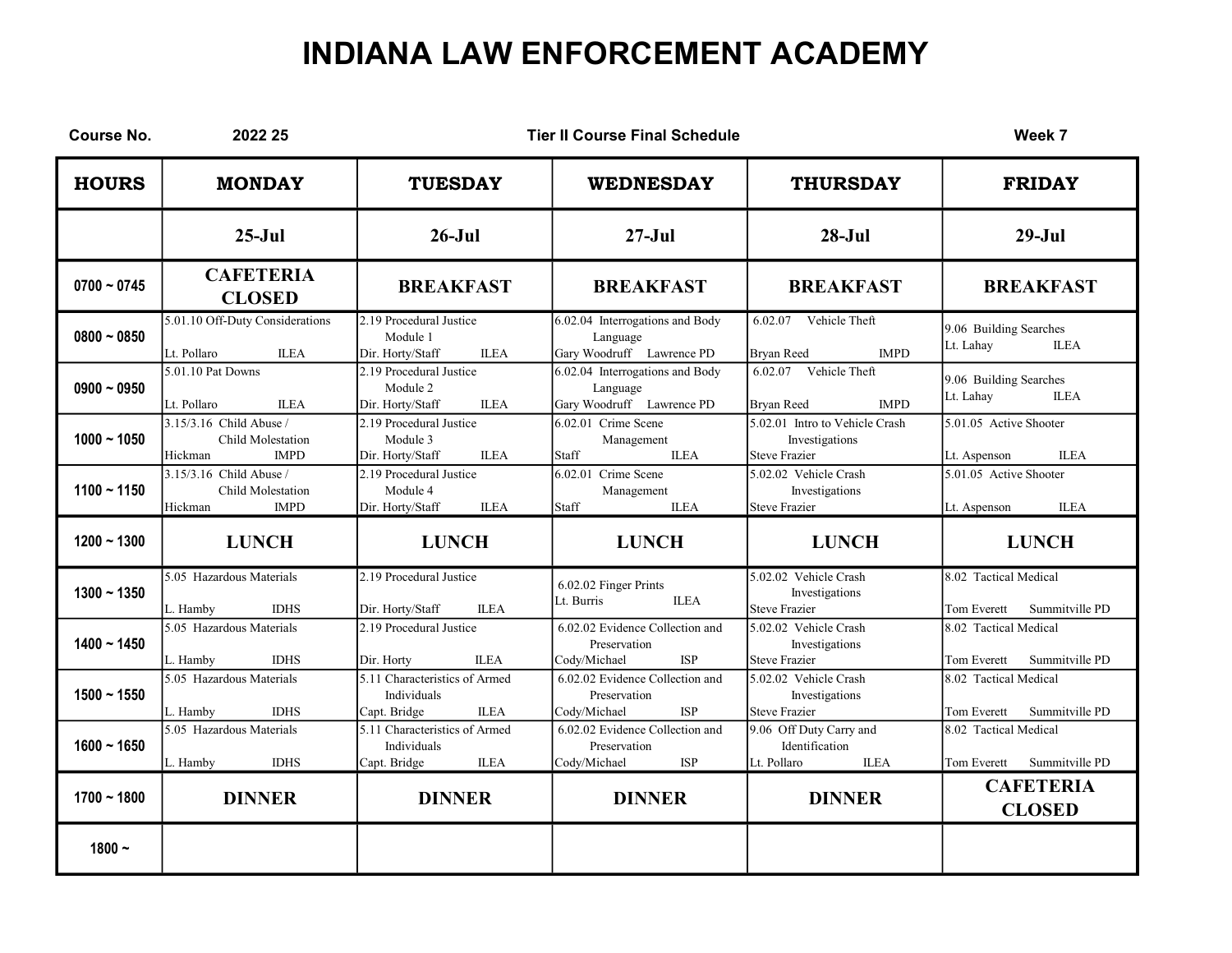| <b>Course No.</b> | 2022 25                                                |                                                      | <b>Tier II Course Final Schedule</b>                   |                                                      | Week 8                            |
|-------------------|--------------------------------------------------------|------------------------------------------------------|--------------------------------------------------------|------------------------------------------------------|-----------------------------------|
| <b>HOURS</b>      | <b>MONDAY</b>                                          | <b>TUESDAY</b>                                       | <b>WEDNESDAY</b>                                       | <b>THURSDAY</b>                                      | <b>FRIDAY</b>                     |
|                   | $1-Aug$                                                | $2-Aug$                                              | $3-Aug$                                                | $4-Au$ g                                             | 5-Aug                             |
| $0720 - 0800$     | <b>CAFETERIA</b><br><b>CLOSED</b>                      | <b>BREAKFAST</b>                                     | <b>BREAKFAST</b>                                       | <b>BREAKFAST</b>                                     | <b>BREAKFAST</b>                  |
| $0800 - 0850$     | 10.01 S.T.O.P.S<br><b>ILEA</b><br>Aspenson/McElhaney   | 10.01 S.T.O.P.S<br><b>ILEA</b><br>Aspenson/McElhaney | 10.01 S.T.O.P.S<br><b>ILEA</b><br>Aspenson/McElhaney   | 10.01 S.T.O.P.S<br><b>ILEA</b><br>Aspenson/McElhaney | Comprehensive Final Exam          |
| $0900 - 0950$     | 10.01 S.T.O.P.S<br>Aspenson/McElhaney<br><b>ILEA</b>   | 10.01 S.T.O.P.S<br><b>ILEA</b><br>Aspenson/McElhaney | 10.01 S.T.O.P.S<br>Aspenson/McElhaney<br><b>ILEA</b>   | 10.01 S.T.O.P.S<br><b>ILEA</b><br>Aspenson/McElhaney | Comprehensive Final Exam          |
| $1000 - 1050$     | 10.01 S.T.O.P.S<br>Aspenson/McElhaney<br><b>ILEA</b>   | 10.01 S.T.O.P.S<br><b>ILEA</b><br>Aspenson/McElhaney | 10.01 S.T.O.P.S<br><b>ILEA</b><br>Aspenson/McElhaney   | 10.01 S.T.O.P.S<br>Aspenson/McElhaney<br><b>ILEA</b> | <b>Graduation Rehearsal</b>       |
| $1100 - 1150$     | $10.01$ S.T.O.P.S<br><b>ILEA</b><br>Aspenson/McElhaney | 10.01 S.T.O.P.S<br><b>ILEA</b><br>Aspenson/McElhaney | 10.01 S.T.O.P.S<br><b>ILEA</b><br>Aspenson/McElhaney   | 10.01 S.T.O.P.S<br><b>ILEA</b><br>Aspenson/McElhaney | Graduation Rehearsal              |
| $1200 - 1300$     | <b>LUNCH</b>                                           | <b>LUNCH</b>                                         | <b>LUNCH</b>                                           | <b>LUNCH</b>                                         | <b>LUNCH</b>                      |
| $1300 - 1350$     | 10.01 Report Writing<br><b>ILEA</b><br>Lt. Lahay       | 10.01 S.T.O.P.S<br>Aspenson/McElhaney<br><b>ILEA</b> | 10.01 S.T.O.P.S<br>Aspenson/McElhaney<br><b>ILEA</b>   | 10.01 S.T.O.P.S<br>$\rm ILEA$<br>Aspenson/McElhaney  |                                   |
| $1400 - 1450$     | 10.01 Report Writing<br><b>ILEA</b><br>Lt. Lahay       | 10.01 S.T.O.P.S<br>Aspenson/McElhaney<br><b>ILEA</b> | 10.01 S.T.O.P.S<br>Aspenson/McElhaney<br><b>ILEA</b>   | 10.01 S.T.O.P.S<br>Aspenson/McElhaney<br><b>ILEA</b> | Graduation                        |
| $1500 - 1550$     | 10.01 Report Writing<br><b>ILEA</b><br>Lt. Lahay       | 10.01 S.T.O.P.S<br>Aspenson/McElhaney<br><b>ILEA</b> | $10.01$ S.T.O.P.S<br>Aspenson/McElhaney<br><b>ILEA</b> | 10.01 S.T.O.P.S<br><b>ILEA</b><br>Aspenson/McElhaney |                                   |
| $1600 - 1650$     | 10.01 Report Writing<br>Lt. Lahay<br><b>ILEA</b>       | 10.01 S.T.O.P.S<br>ILEA<br>Aspenson/McElhaney        | 10.01 S.T.O.P.S<br>Aspenson/McElhaney<br><b>ILEA</b>   | 10.01 S.T.O.P.S<br>Aspenson/McElhaney<br><b>ILEA</b> |                                   |
| $1700 - 1745$     | <b>DINNER</b>                                          | <b>DINNER</b>                                        | <b>DINNER</b>                                          | <b>DINNER</b>                                        | <b>CAFETERIA</b><br><b>CLOSED</b> |
| $1800 -$          |                                                        |                                                      |                                                        |                                                      |                                   |